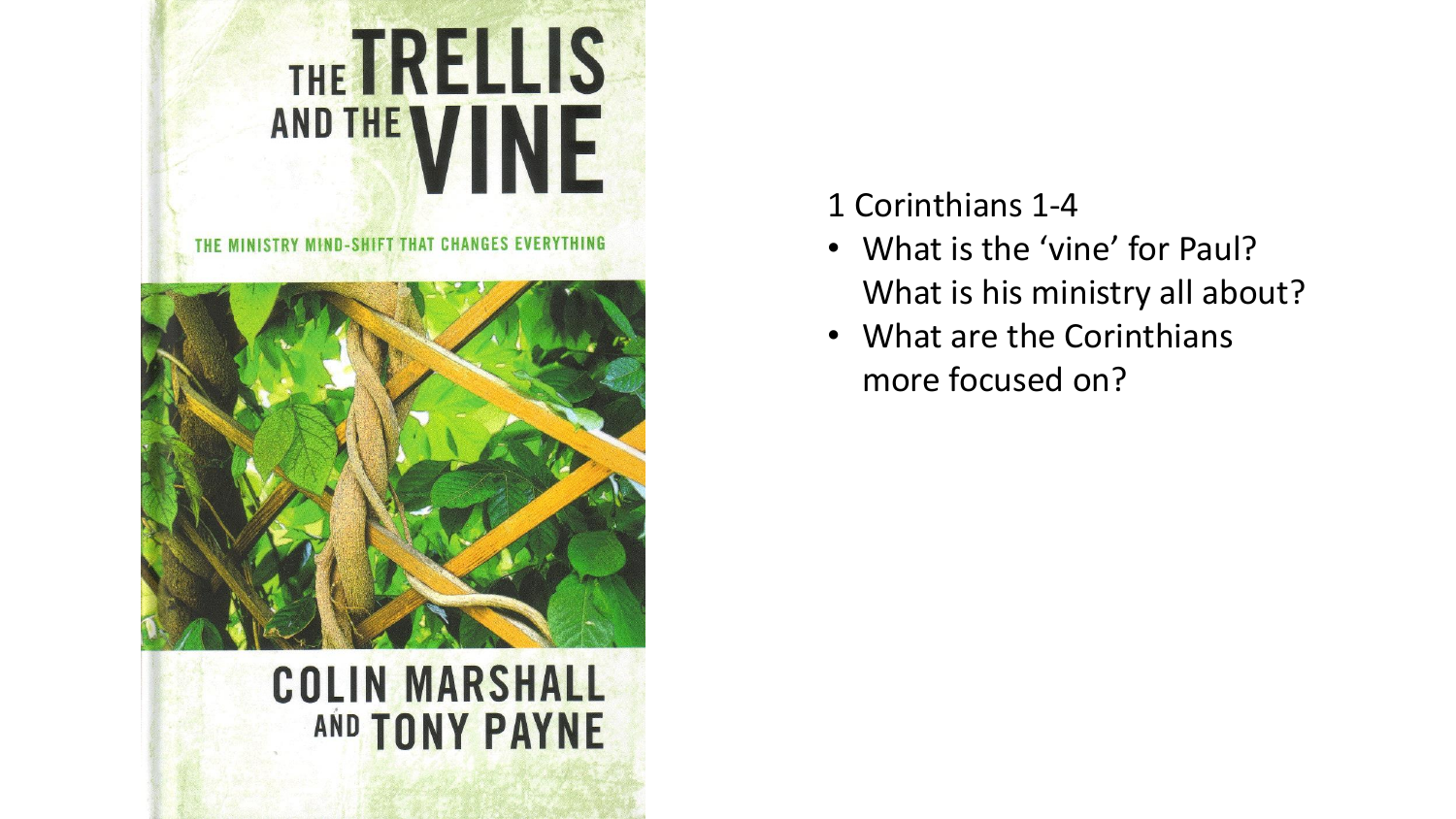## Vine work

"The basic work of any Christian ministry is to preach the gospel of Jesus Christ in the power of God's Spirit, and to see people converted, changed and grow to maturity in that gospel."

- 1. Expository preaching
- 2. Small group inductive Bible study
- 3. One to One Bible study and discipleship
- 4. Apprenticeship 2 Tim 2:2
- 5. Every member ministry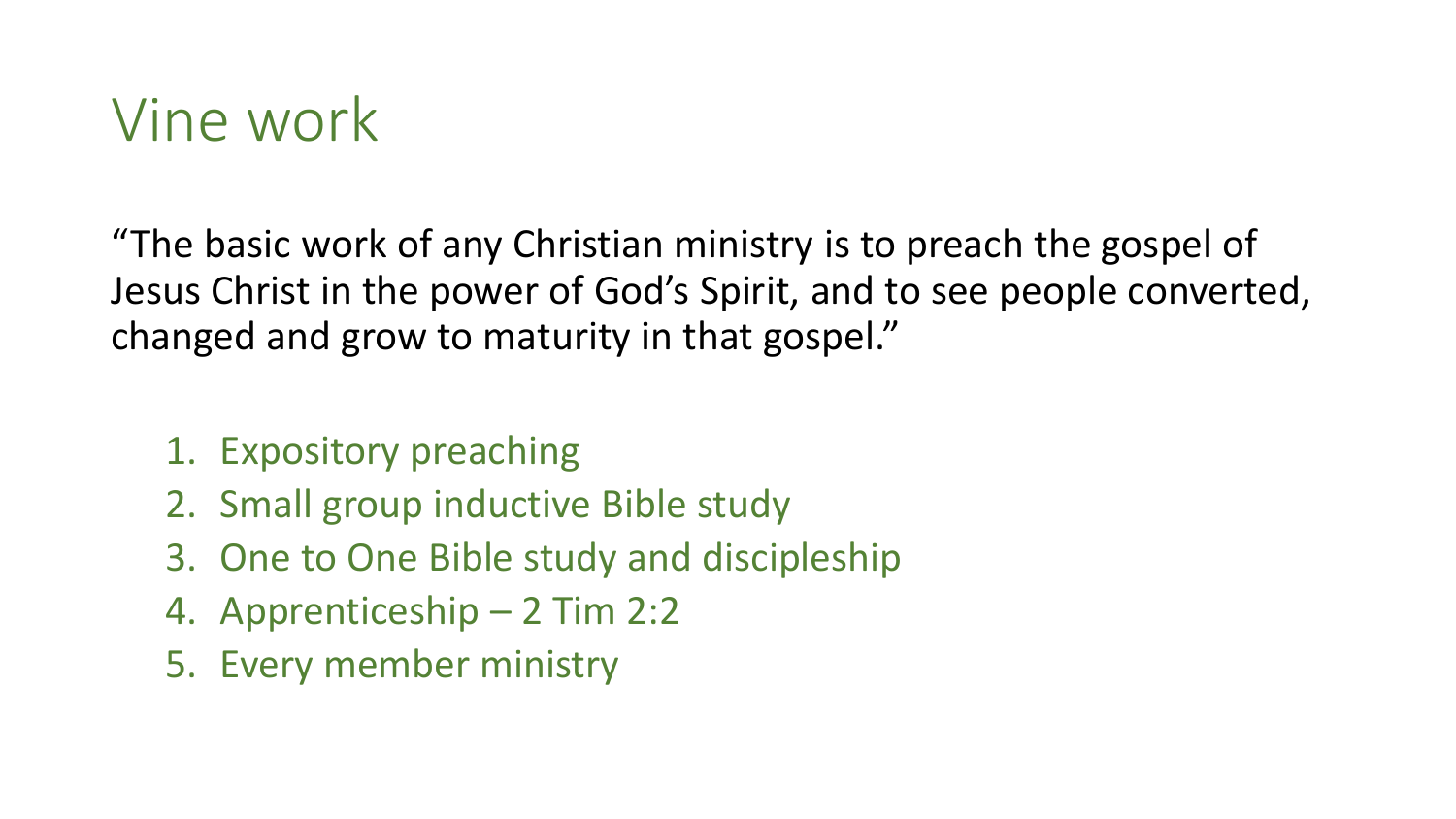## Shifts

- 1. from running programs to building people;
- 2. from running events to training people;
- 3. from using people to growing people;
- 4. from filling gaps to training new workers;
- 5. from solving problems to helping people make progress;
- 6. from clinging to ordained ministry to developing team leadership;
- 7. from focusing on church polity to forging ministry partnerships;
- 8. from relying on training institutions to establishing local training;
- 9. from focusing on immediate pressures to aiming for long-term expansion;
- 10. from engaging in management to engaging in ministry;
- 11. from seeking church growth to desiring gospel growth